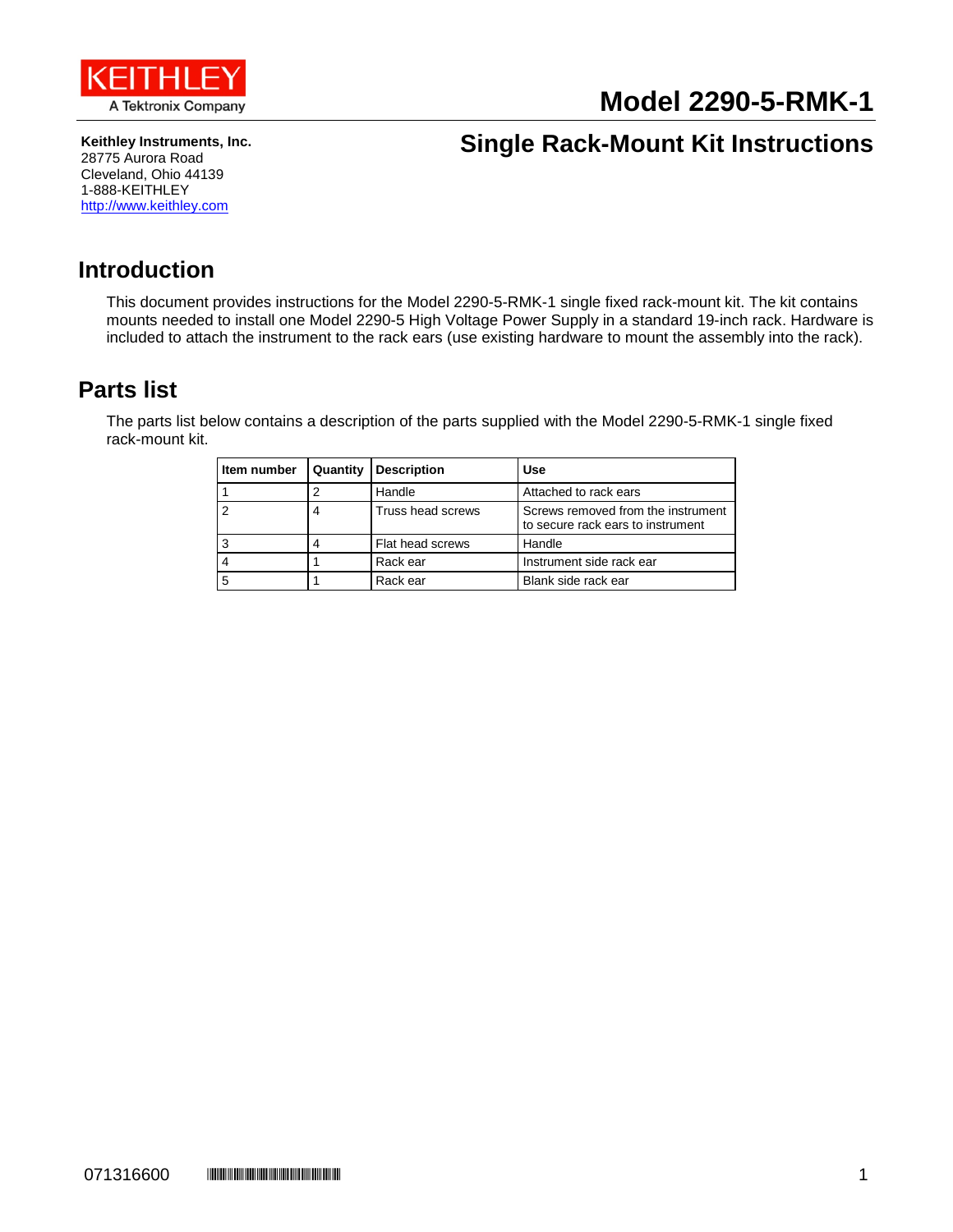### **Installation**

The next figure provides an exploded view of the rack mounting kit, the instrument, and the rack face. Step-by-step assembly and mounting instructions are given below.

Before installing the instrument in the rack, be sure that the rack angle bracket or shelf is in place and adjusted to accept and support the instrument. Under no circumstances should the instrument's entire weight be supported solely by the hardware and brackets supplied in the mounting kit.

- 1. Mount handles (1) to both rack ears (4 and 5) securing each handle with two flat head screws (3).
- 2. Determine which side of the rack (left or right) will contain the instrument.
- 3. Install the instrument side rack ear (4) to the instrument and secure with two truss head screws that were removed from the instrument (2). The next figure shows the instrument is mounted on the left side of the rack.

When you remove the truss head screws to install the rack ears, you will need to re-use the screws to secure the rack ears on the outside edge of each instrument.

- 4. Install the blank side rack ear (5) and secure with two truss head screws that were removed from the instrument (2).
- 5. Install assembly (instrument and installed rack ears) in the rack. Secure the assembly with existing hardware (see the next figures).

#### **Figure 1: Model 2290-5 single rack mount kit installation**

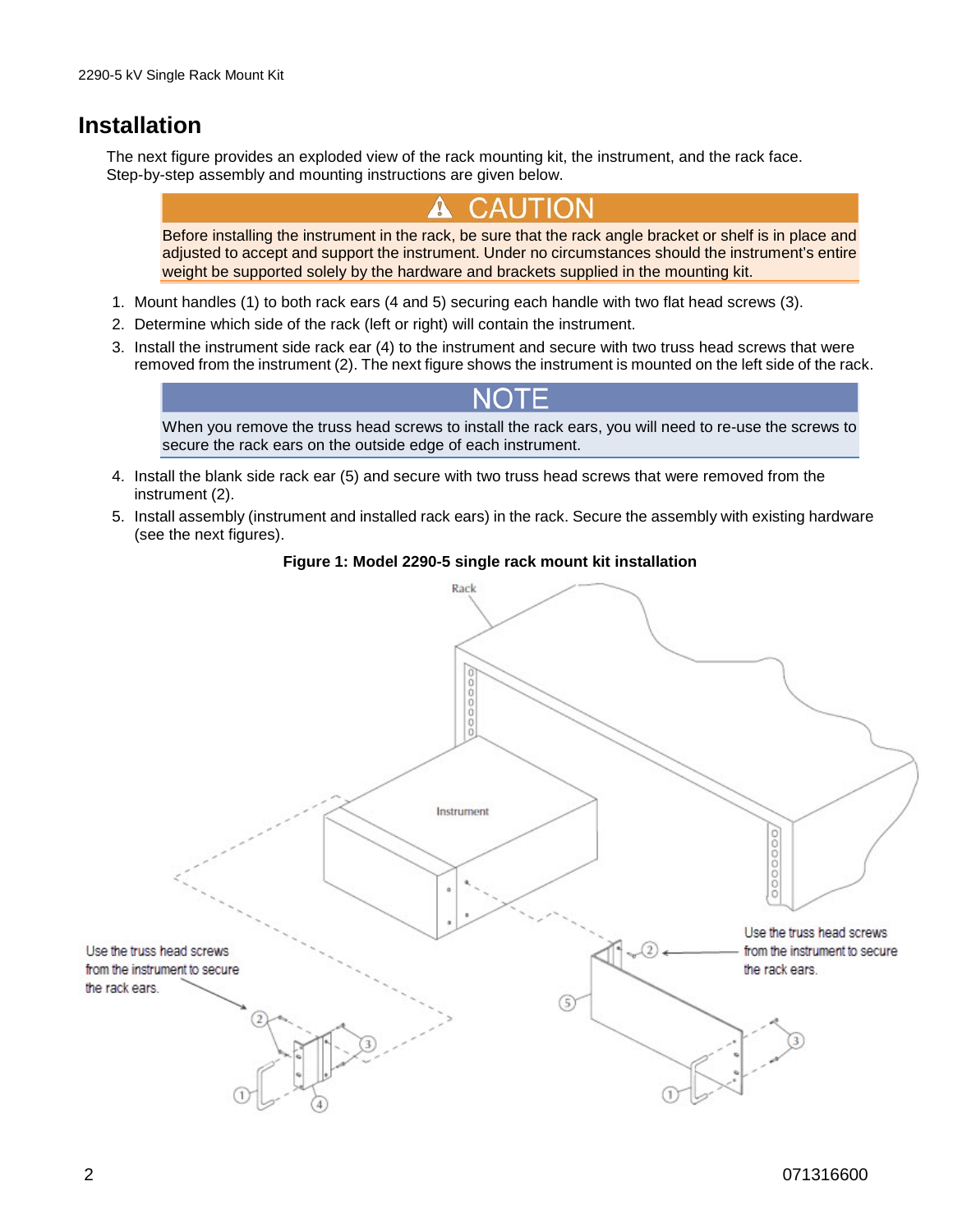

**Figure 2: Model 2290-5 suggested single rack fastener installation**